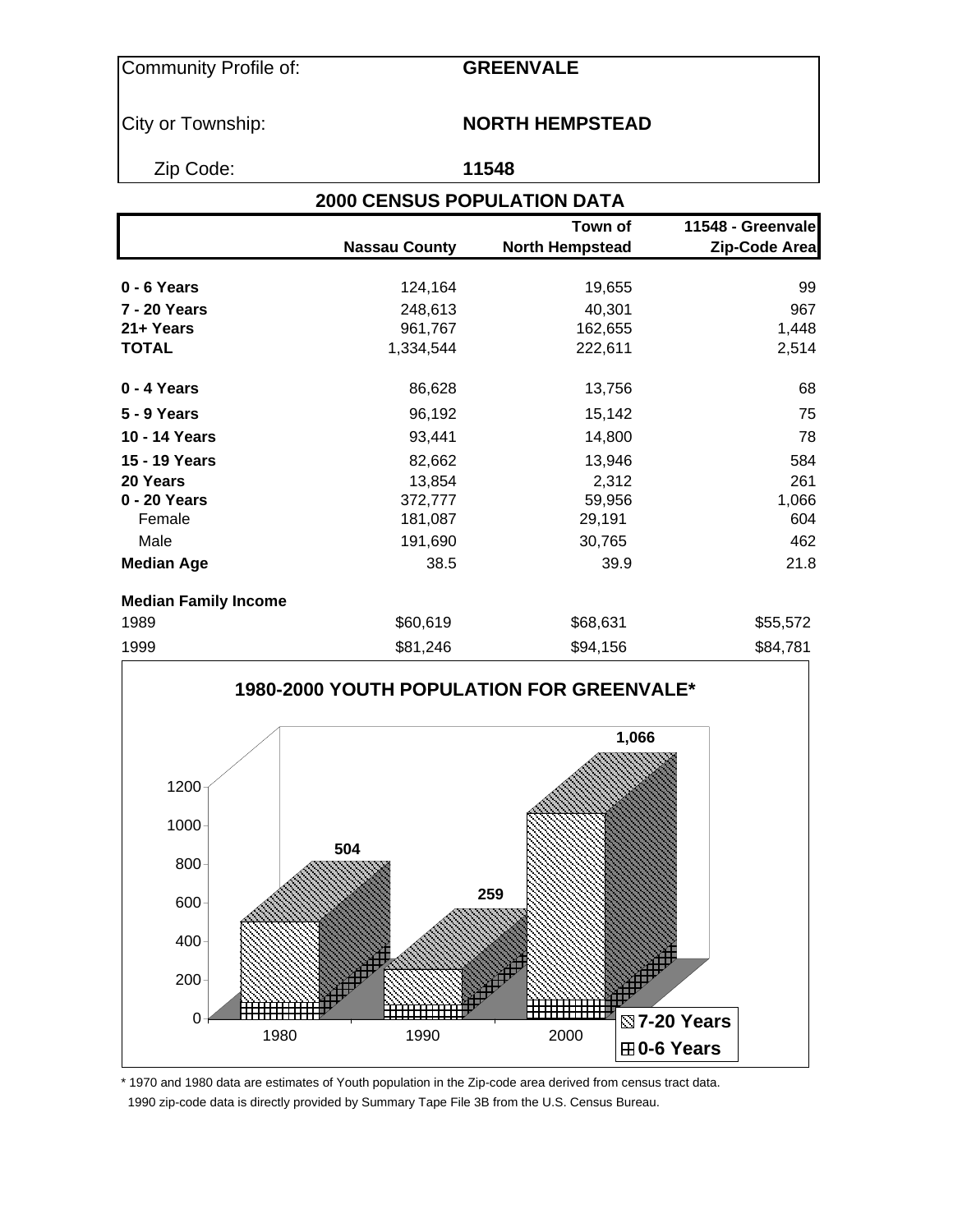|                     | <b>Nassau County</b> | <b>Town of</b><br><b>North Hempstead</b> | 11548 - Greenvale<br>Zip-Code Area |
|---------------------|----------------------|------------------------------------------|------------------------------------|
|                     |                      |                                          |                                    |
| $0 - 6$ Years       | 118,978              | 17,596                                   | 64                                 |
| <b>7 - 20 Years</b> | 231,792              | 36,149                                   | 184                                |
| 21+ Years           | 978,505              | 162,384                                  | 1,748                              |
| <b>TOTAL</b>        | 1,329,275            | 216,129                                  | 1,996                              |
| $\vert$ 0 - 4 Years | 83,639               | 12,094                                   | 45                                 |
| 5 - 9 Years         | 90,106               | 15,703                                   | 48                                 |
| 10 - 14 Years       | 82,042               | 11,594                                   | 68                                 |
| 15 - 19 Years       | 79,040               | 11,882                                   | 75                                 |
| 20 Years            | 15,943               | 2,472                                    | 12                                 |
|                     |                      |                                          |                                    |
| 0 - 20 Years        | 350,770              | 53,744                                   | $\overline{248}$                   |

## **2000 POPULATION PROJECTION DATA**

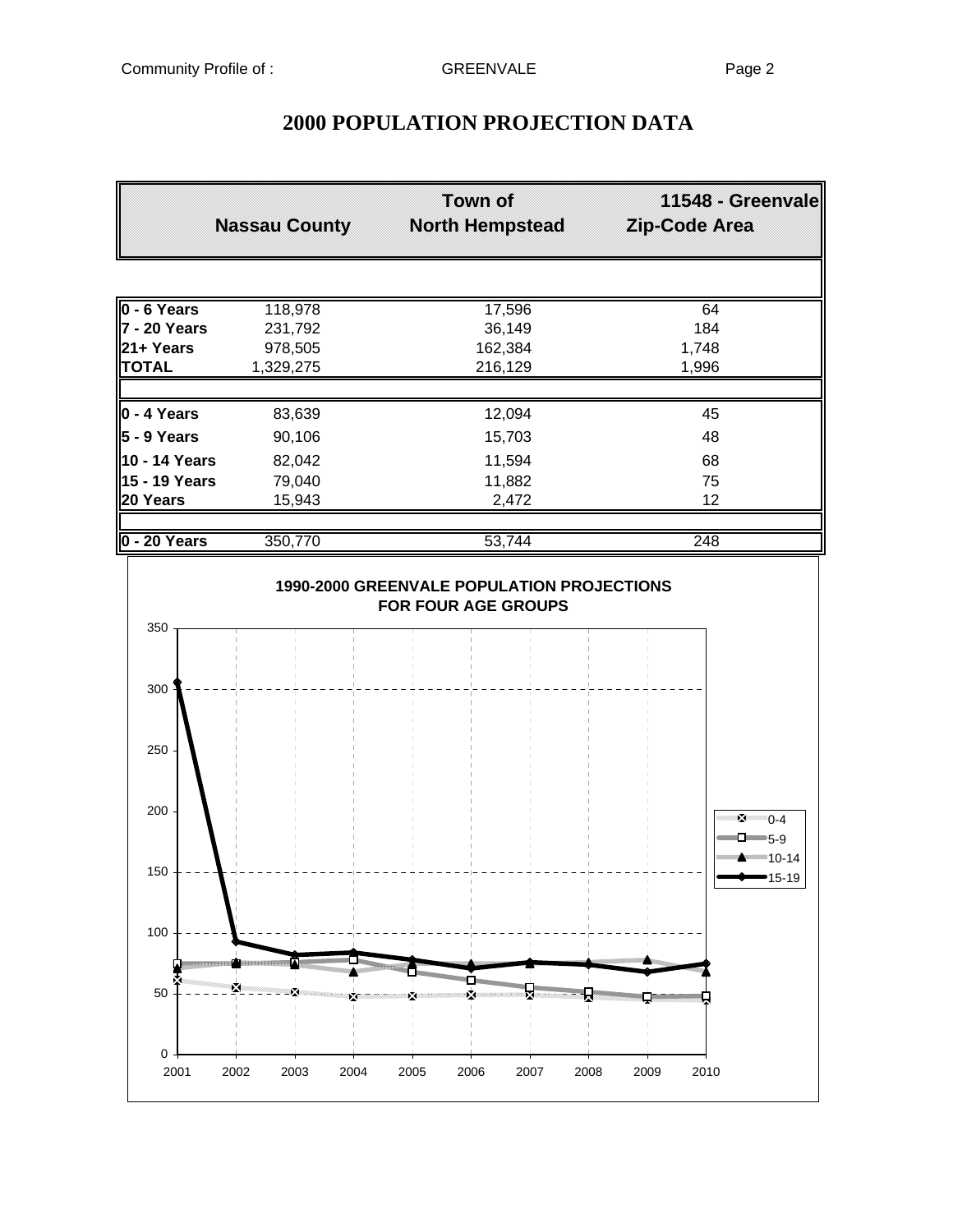# **TEMPORARY ASSISTANCE TO NEEDY FAMILIES (Formerly AFDC) (NUMBER OF INDIVIDUALS)** Town of 16-20 y Year **Nassau County** North Hempstead **North Hempstead** Zip-Code Area 1985 15,963 1,560 4 1986 15,337 1,468 5 1987 13,321 1,309 3 1988 12,410 1,314 0 1989 11,950 1,192 2 1990 12,607 1,294 1 1991 15,317 1,546 1 1992 16,528 1,674 5 1993 20,129 2,080 5 1994 20,622 2,207 7 1995 20,229 2,281 12 1996 17,800 1,960 14 1997 14,940 1,681 10 1998 12,706 1,397 8 1999 10,825 1,138 0 1,960 **1987-1999 GREENVALE, NASSAU COUNTY AND TOWN OF NORTH HEMPSTEAD AFDC RATES PER 1000 RESIDENTS** 16.00 14.00 12.00 in<br>Wil Rate Per 1,000 **Rate Per 1,000**10.00 8.00 6.00 4.00 2.00  $0.00 -$ 1987 1988 1989 1990 1991 1992 1993 1994 1995 1996 1997 1998 1999 **EXALUS** North Hempstead Town **16-20** y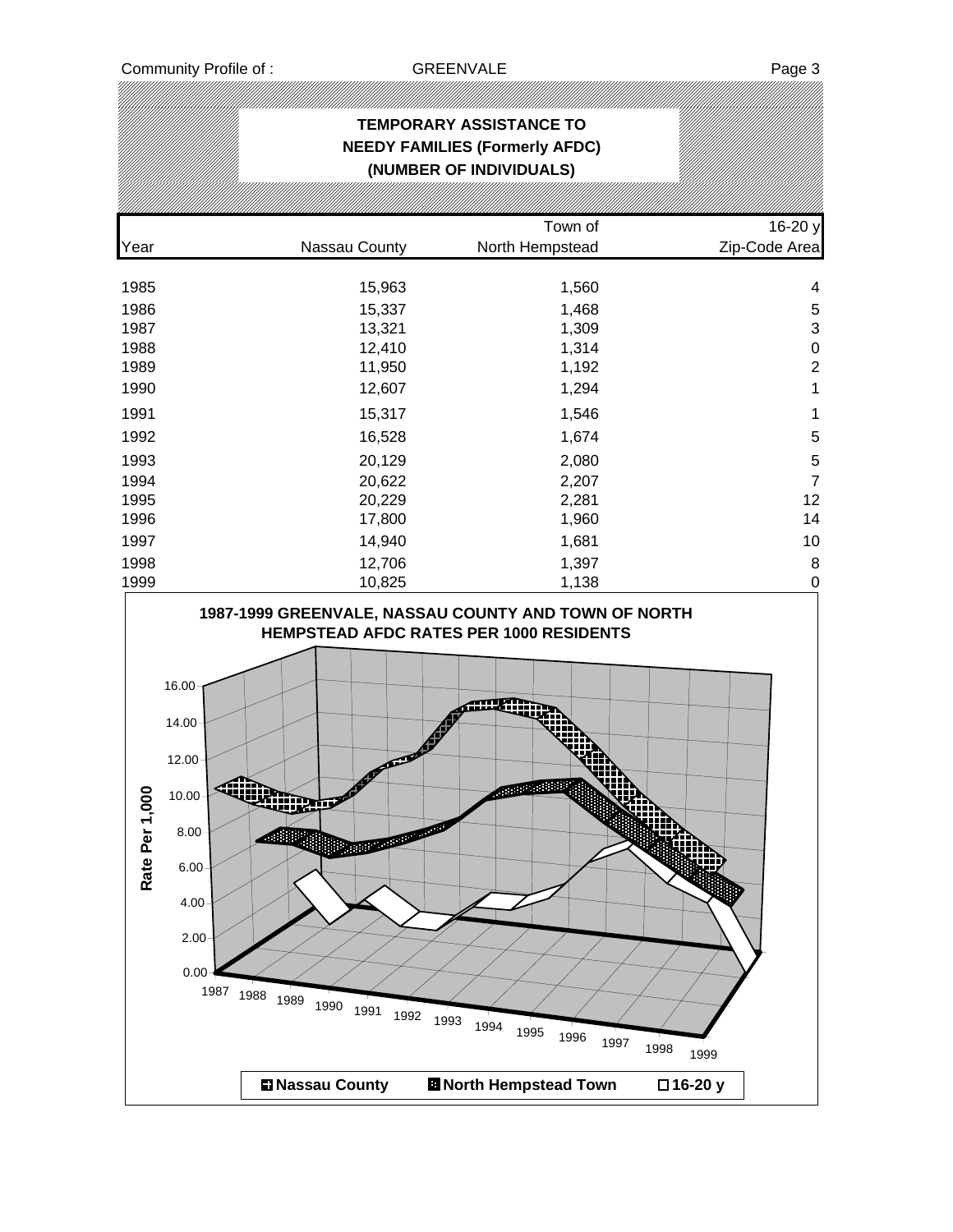#### **11548 ZIP-CODE AREA RESIDENT YOUTH OFFENSES**

|                                                                             |                                     | 7-15 Years Old                                                                                                 |                      |                          |
|-----------------------------------------------------------------------------|-------------------------------------|----------------------------------------------------------------------------------------------------------------|----------------------|--------------------------|
|                                                                             |                                     | <b>Station</b>                                                                                                 | Subjects of          |                          |
| Year                                                                        | <b>Arrests</b>                      | <b>Adjustments</b>                                                                                             | Investigation        | <b>Totals</b>            |
| 1990                                                                        | 1                                   | $\overline{2}$                                                                                                 | $\pmb{0}$            | 3                        |
| 1991                                                                        | 1                                   | $\overline{2}$                                                                                                 | 0                    | $\mathbf{3}$             |
| 1992                                                                        | 0                                   | 4                                                                                                              | 0                    | 4                        |
| 1993                                                                        | 0                                   | 0                                                                                                              | 0                    | $\boldsymbol{0}$         |
| 1994                                                                        | 1                                   | 0                                                                                                              | 0                    |                          |
| 1995                                                                        | 0                                   | $\overline{c}$                                                                                                 | 1                    |                          |
| 1996                                                                        | $\mathbf 0$                         | 3                                                                                                              | 0                    | ვ<br>ვ                   |
| 1997                                                                        | 1                                   | 3                                                                                                              | 0                    | $\overline{\mathcal{L}}$ |
|                                                                             |                                     | 16-20 Years Old                                                                                                |                      |                          |
|                                                                             |                                     | Subjects of                                                                                                    |                      | <b>All Ages</b>          |
| Year                                                                        | <b>Arrests</b>                      | Investigation                                                                                                  | <b>Totals</b>        | <b>Total Incidents*</b>  |
| 1990                                                                        | 0                                   | 0                                                                                                              | 0                    | $\mathbf{3}$             |
| 1991                                                                        | 0                                   | 0                                                                                                              | 0                    | $\frac{3}{4}$            |
| 1992                                                                        | 0                                   | 0                                                                                                              | 0                    |                          |
| 1993                                                                        | 0                                   | 0                                                                                                              | 0                    | $\overline{0}$           |
| 1994                                                                        | 0                                   | 1                                                                                                              | 1                    | $\overline{\mathbf{c}}$  |
| 1995                                                                        | 4                                   | $\overline{2}$                                                                                                 | 6                    | 9                        |
| 1996<br>1997                                                                |                                     | 0<br>0                                                                                                         | 1<br>0               | 4<br>4                   |
| $60.0 -$<br>50.0<br>er 1,000<br>$40.0 -$<br>$30.0 -$<br>Rate Pe<br>$20.0 -$ | $10.0 +$<br>$0.0 -$<br>1988<br>1989 | <b>Greenvale and Nassau County Youth Offense Rates</b><br>Per 1,000: 1988-1997<br>1990<br>1991<br>1992<br>1993 | 1994<br>1995<br>1996 | 1997                     |
|                                                                             |                                     | Greenvale                                                                                                      | □ Nassau County      |                          |

\* Total incidents include arrests, station adjustments and subjects of investigation for 1988 - 1995. Subjects were not available prior to 1988. Youth offense data does not include data on convictions following from some of these arrests.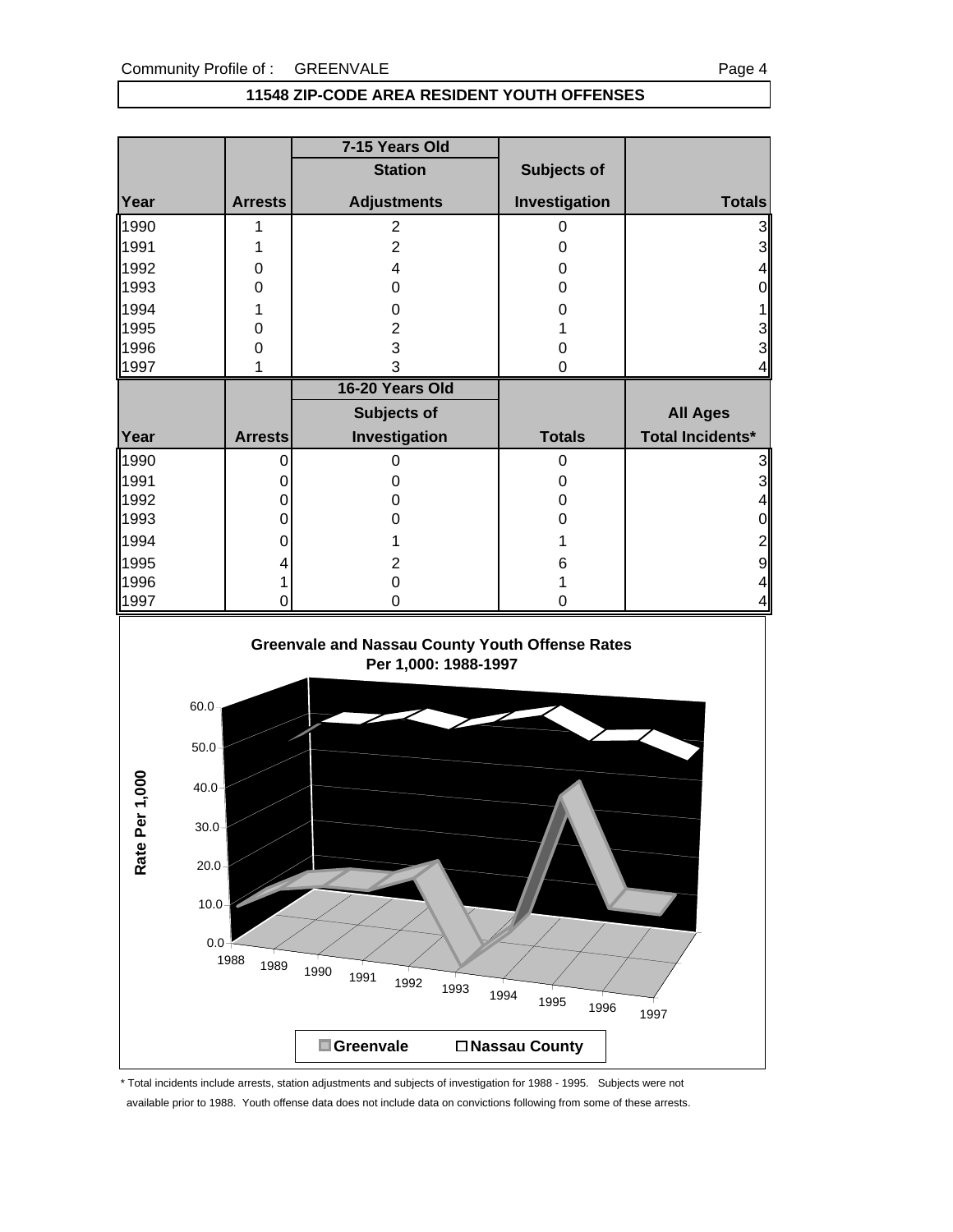Community Profile of : GREENVALE **COMMUNISTS** Page 5

|                |                                            |        |                                                                   |                                             |                       |              |                 |              | ı uyu u                  |  |
|----------------|--------------------------------------------|--------|-------------------------------------------------------------------|---------------------------------------------|-----------------------|--------------|-----------------|--------------|--------------------------|--|
|                |                                            |        | <b>11548 ZIP-CODE AREA RESIDENT YOUTH OFFENSES</b>                |                                             |                       |              |                 |              |                          |  |
|                | Youth Offense Rate Per 1000 Resident Youth |        |                                                                   |                                             |                       |              |                 |              |                          |  |
|                |                                            |        |                                                                   | <b>For Combined Offense Types and Total</b> |                       |              |                 |              |                          |  |
|                |                                            |        |                                                                   |                                             |                       |              |                 |              |                          |  |
|                |                                            | Drug & | <b>Violent &amp;</b>                                              |                                             |                       |              | <b>Criminal</b> |              |                          |  |
| Year           |                                            |        | <b>Alcohol Threatening</b>                                        | <b>Property</b>                             | <b>Status</b>         | <b>Theft</b> | <b>Nonconf</b>  | <b>Other</b> | <b>Total</b>             |  |
| 1990           |                                            | 0.0    | 0.0                                                               | 0.0                                         | 0.0                   | 16.3         | 0.0             | 0.0          | 16.3                     |  |
| 1991           |                                            | 0.0    | 0.0                                                               | 0.0                                         | 5.5                   | 11.0         | 0.0             | 0.0          | 16.6                     |  |
| 1992           |                                            | 0.0    | 5.2                                                               | 5.2                                         | 0.0                   | 0.0          | 10.5            | 0.0          | 20.9                     |  |
| 1993           |                                            | 0.0    | 0.0                                                               | 0.0                                         | 0.0                   | 0.0          | 0.0             | 0.0          | 0.0                      |  |
| 1994           |                                            | 0.0    | 0.0                                                               | 0.0                                         | 5.0                   | 5.0          | 0.0             | 0.0          | 10.0                     |  |
| 1995           |                                            | 9.8    | 0.0                                                               | 4.9                                         | 9.8                   | 19.7         | 0.0             | 0.0          | 44.2                     |  |
| 1996           |                                            | 0.0    | 0.0                                                               | 0.0                                         | 9.4                   | 9.4          | 0.0             | 0.0          | 18.8                     |  |
| 1997           |                                            | 0.0    | 0.0                                                               | 0.0                                         | 4.7                   | 14.0         | 0.0             | 0.0          | 18.6                     |  |
|                |                                            |        |                                                                   |                                             | <b>Youth Offenses</b> |              |                 |              |                          |  |
|                |                                            |        |                                                                   | <b>For Combined Offense Types and Total</b> |                       |              |                 |              |                          |  |
|                |                                            |        |                                                                   |                                             |                       |              |                 |              |                          |  |
|                |                                            | Drug & | Violent &                                                         |                                             |                       |              | <b>Criminal</b> |              |                          |  |
| Year           |                                            |        | Alcohol Threatening                                               | <b>Property</b>                             | <b>Status</b>         | <b>Theft</b> | <b>Nonconf</b>  | <b>Other</b> | <b>Total</b>             |  |
| 1990           |                                            | 0      | 0                                                                 | 0                                           | 0                     | 3            | 0               | 0            | 3                        |  |
| 1991           |                                            | 0      | 0                                                                 | 0                                           |                       | 2            | O               | 0            | 3                        |  |
| 1992<br>1993   |                                            | 0<br>0 | 0                                                                 | 1<br>0                                      | 0<br>0                | 0<br>0       | 2<br>0          | 0<br>0       | 4<br>$\mathbf 0$         |  |
| 1994           |                                            | 0      | 0                                                                 | 0                                           |                       |              | 0               | 0            | $\overline{\mathbf{c}}$  |  |
| 1995           |                                            | 2      | 0                                                                 |                                             | 2                     | 4            | 0               | 0            | 9                        |  |
| 1996           |                                            | 0      | 0                                                                 | 0                                           | $\overline{c}$        | 2            | 0               | 0            | $\overline{\mathcal{A}}$ |  |
| 1997           |                                            | 0      | 0                                                                 | 0                                           | 1                     | 3            | 0               | 0            | 4                        |  |
|                |                                            |        |                                                                   |                                             |                       |              |                 |              |                          |  |
|                |                                            |        | 1990-1997 Violent & Threatening, and Drug & Alcohol Youth Offense |                                             |                       |              |                 |              |                          |  |
|                |                                            |        |                                                                   | <b>Rates in Greenvale and Nassau County</b> |                       |              |                 |              |                          |  |
|                | 30.0                                       |        |                                                                   |                                             |                       |              |                 |              |                          |  |
|                | 25.0                                       |        |                                                                   |                                             |                       |              |                 |              |                          |  |
|                |                                            |        |                                                                   |                                             |                       |              |                 |              |                          |  |
|                | 20.0                                       |        |                                                                   |                                             |                       |              |                 |              |                          |  |
|                |                                            |        |                                                                   |                                             |                       |              |                 |              |                          |  |
| Rate Per 1,000 | 15.0                                       |        |                                                                   |                                             |                       |              |                 |              |                          |  |
|                |                                            |        |                                                                   |                                             |                       |              |                 |              |                          |  |
|                | 10.0                                       |        |                                                                   |                                             |                       |              |                 |              |                          |  |
|                |                                            |        |                                                                   |                                             |                       |              |                 |              |                          |  |
|                | 5.0                                        |        |                                                                   |                                             |                       |              |                 |              |                          |  |

\* There were no Violent or Threatening Offenses in Greenvale in 1990, 1991, and 1993 to 1997, 1990 1991 1992 1993 1994 1995 1996 1997  $\blacksquare$  Nassau County Alc/Drug /k<br> **Nassau County Alc/Drug /k**<br> **Nassau County Alc/Drug /k Greenvale Alc/Drug /k Greenvale Violent/Threat/k**

ø

and no Alcohol or Drug Offenses in any year from 1990 to 1994 or in 1996.

 $0.0\ \mathrm{k}$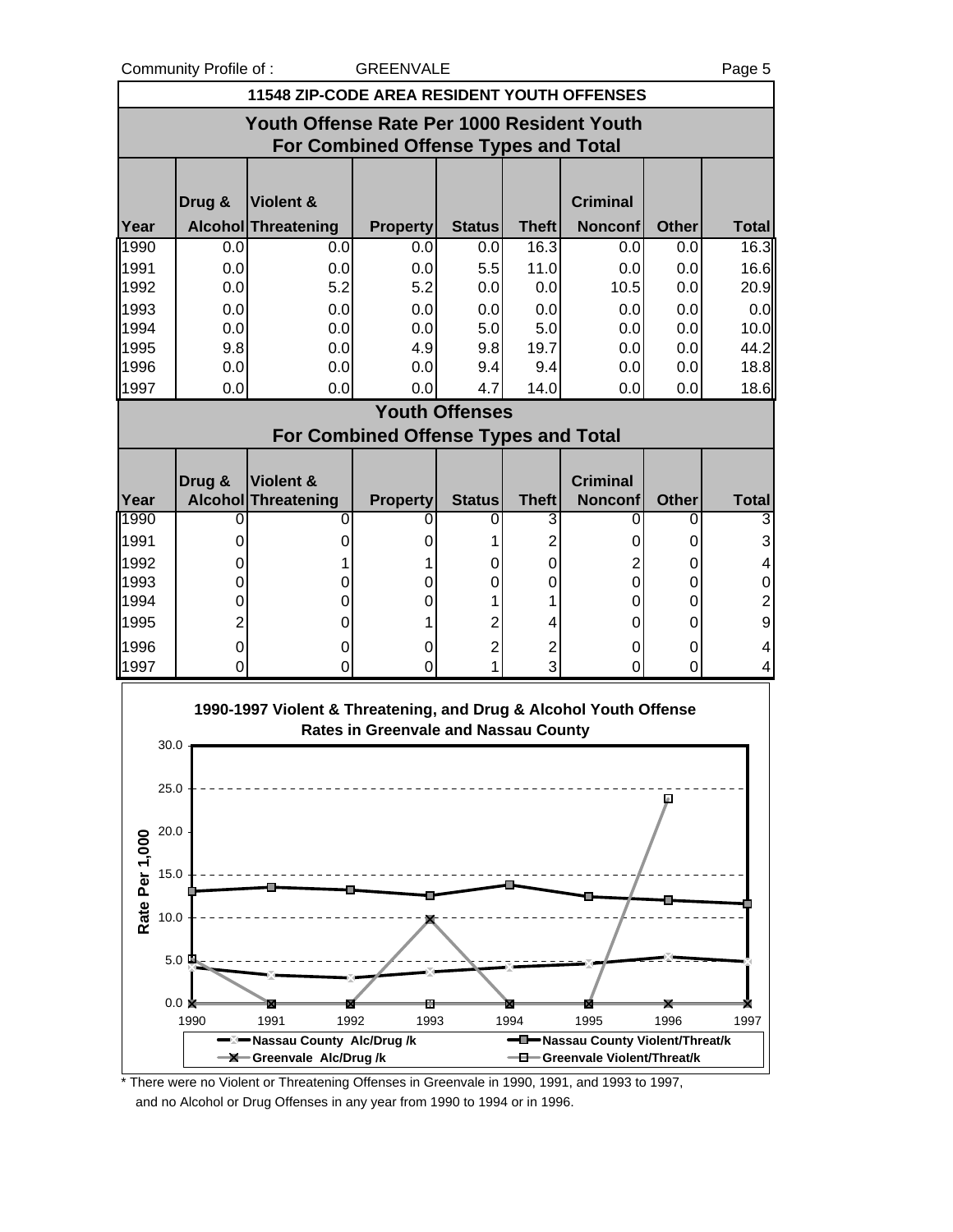

"Other" communities include Manhasset, Oceanside, Sea Cliff, Westbury, Franklin Sq, Great Neck & Merrick.

Each community comprises less than 4% of all Franklin Square youth offenses.

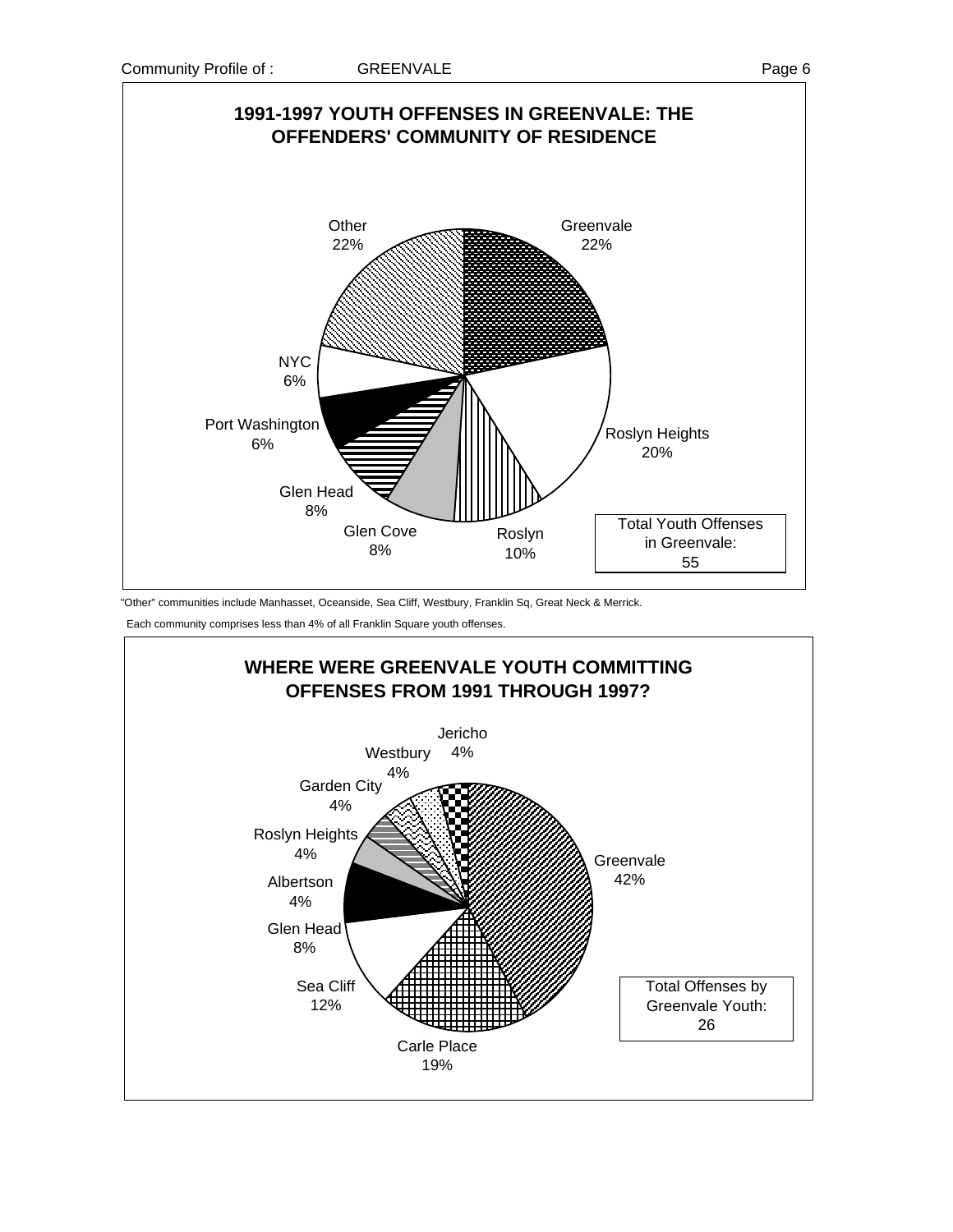|                      |             |                |             |              |                |             |              | 1991-97 |
|----------------------|-------------|----------------|-------------|--------------|----------------|-------------|--------------|---------|
|                      |             |                |             |              |                |             |              | Percent |
| Age                  | 1991        | 1992           | 1993        | 1994         | 1995           | 1996        | 1997         | Change  |
| 10 Yr & Less         | $\mathbf 0$ | $\overline{0}$ | $\Omega$    | $\Omega$     | $\overline{0}$ | $\Omega$    | $\Omega$     |         |
| $\%$                 | 0.0%        | 0.0%           | 0.0%        | 0.0%         | 0.0%           | 0.0%        | 0.0%         |         |
| 11 to 12             | $\Omega$    | $\Omega$       | $\Omega$    | $\Omega$     | $\Omega$       | $\Omega$    | $\Omega$     |         |
| %                    | 0.0%        | 0.0%           | 0.0%        | 0.0%         | 0.0%           | 0.0%        | 0.0%         |         |
| $\overline{13}$      | $\Omega$    | $\Omega$       | $\Omega$    | $\Omega$     | $\Omega$       | 1           | $\Omega$     |         |
| $\%$                 | 0.0%        | 0.0%           | 0.0%        | 0.0%         | 0.0%           | 100.0%      | 0.0%         |         |
| 14                   | $\Omega$    | $\mathbf 0$    | $\mathbf 0$ | $\mathbf{0}$ | $\mathbf 0$    | $\mathbf 0$ | $\mathbf{0}$ |         |
| $\%$                 | 0.0%        | 0.0%           | 0.0%        | 0.0%         | 0.0%           | 0.0%        | 0.0%         |         |
| 15                   | 1           | $\overline{0}$ | $\Omega$    | $\Omega$     | 1              | $\Omega$    | 1            | 0.0%    |
| $\%$                 | 100.0%      | 0.0%           | 0.0%        | 0.0%         | 100.0%         | 0.0%        | 100.0%       |         |
| 16                   | 0           | 0              | $\Omega$    | $\mathbf 1$  | $\Omega$       | ം           | $\Omega$     |         |
| $\%$                 | 0.0%        | 0.0%           | 0.0%        | 100.0%       | 0.0%           | 0.0%        | 0.0%         |         |
| 17                   | $\Omega$    | $\Omega$       | $\Omega$    | $\Omega$     | $\Omega$       | $\Omega$    | $\Omega$     |         |
| $\%$                 | 0.0%        | 0.0%           | 0.0%        | 0.0%         | 0.0%           | 0.0%        | 0.0%         |         |
| 18                   | $\Omega$    | $\Omega$       | $\Omega$    | $\mathbf{0}$ | $\Omega$       | $\Omega$    | $\mathbf{0}$ |         |
| %                    | 0.0%        | 0.0%           | 0.0%        | 0.0%         | 0.0%           | 0.0%        | 0.0%         |         |
| 19 to 20             | $\Omega$    | $\Omega$       | 0           | $\Omega$     | $\Omega$       | $\Omega$    | $\Omega$     |         |
| $\%$                 | 0.0%        | 0.0%           | 0.0%        | 0.0%         | 0.0%           | 0.0%        | 0.0%         |         |
| <b>Greenvale</b>     |             |                |             |              |                |             |              |         |
| <b>Total</b>         |             | $\Omega$       | $\Omega$    |              |                |             |              | 0.0%    |
| Rate Per 1,000       | 1.4         | 0.0            | 0.0         | 4.6          | 4.6            | 4.7         | 5.1          | 262.6%  |
| <b>Nassau County</b> |             |                |             |              |                |             |              |         |
| Rate Per 1,000       | 5.19        | 6.63           | 8.98        | 8.68         | 7.52           | 7.23        | 7.30         | 40.5%   |

#### **Resident Greenvale Runaway and Homeless Youth by Age Group**

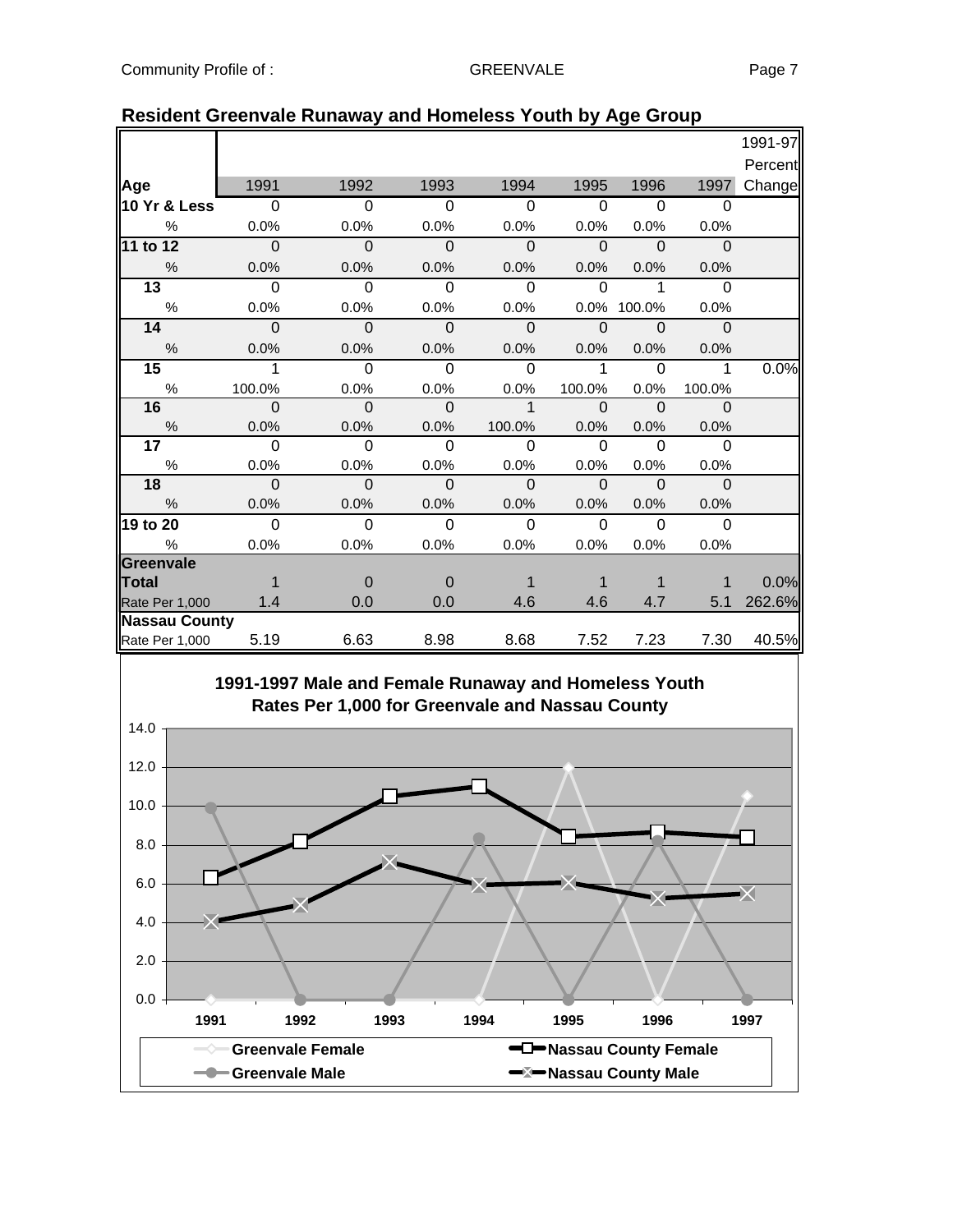Community Profile of : GREENVALE GREENVALE

#### **PUBLIC SCHOOL ENROLLMENT IN NORTH SHORE CSD**

|                   | European | African  |          | Asian    | <b>Native</b>                                         |          |              |
|-------------------|----------|----------|----------|----------|-------------------------------------------------------|----------|--------------|
| Year              | American | American | Latino   | American | American                                              | Total    |              |
|                   |          |          |          |          |                                                       |          |              |
| 1987              | 1,761    | 7        | 31       | 65       | 0                                                     | 1,864    |              |
| 1988              | 1,728    | 6        | 34       | 61       | 0                                                     | 1,829    |              |
| 1989              | 1,724    | 5        | 54       | 63       | 0                                                     | 1,846    |              |
| 1990              | 1,696    | 4        | 52       | 60       | 0                                                     | 1,812    |              |
| 1991              | 1,704    | 5        | 51       | 76       | 0                                                     | 1,836    |              |
| 1992              | 1,719    | 16       | 62       | 82       | 0                                                     | 1,879    |              |
| 1993              | 1,855    | 18       | 45       | 67       | 0                                                     | 1,985    |              |
| 1994              | 1,913    | 19       | 82       | 72       | $\overline{2}$                                        | 2,088    |              |
| 1995              | 1,981    | 27       | 103      | 66       | 2                                                     | 2,179    |              |
| 1996              | 2,072    | 32       | 87       | 74       | 1                                                     | 2,266    |              |
| 1997              | 2,150    | 34       | 80       | 75       | 0                                                     | 2,339    |              |
| 1998              | 2,208    | 22       | 85       | 86       | 1                                                     | 2,402    |              |
| 1999              | 2,247    | 33       | 69       | 81       |                                                       | 2,431    |              |
|                   |          |          |          |          | Net Change in School Enrollment Between 1987 and 1999 |          |              |
|                   |          | European | African  |          | Asian                                                 | Native   |              |
|                   | 1987-99  | American | American | Latino   | American                                              | American | <b>Total</b> |
| Change in Number  |          | 486      | 26       | 38       | 16                                                    |          | 567          |
| Change as Percent |          | 28%      | 371%     | 123%     | 25%                                                   |          | 30%          |

|                   |         | Net Change in School Enrollment Between 1993 and 1999 |          |        |          |               |        |
|-------------------|---------|-------------------------------------------------------|----------|--------|----------|---------------|--------|
|                   |         | European                                              | African  |        | Asian    | <b>Native</b> |        |
|                   | 1993-99 | American                                              | American | Latino | American | American      | Totall |
| Change in Number  |         | 392                                                   | 15       | 24     | 14       |               | 446    |
| Change as Percent |         | 21%                                                   | 83%      | 53%    | 21%      |               | 22%    |



<sup>\*</sup> The 1993-99 change for Native Americans has been excluded from this chart because there were only ten enrolled in 1993. This policy is meant to avoid distorted percent comparisons among groups.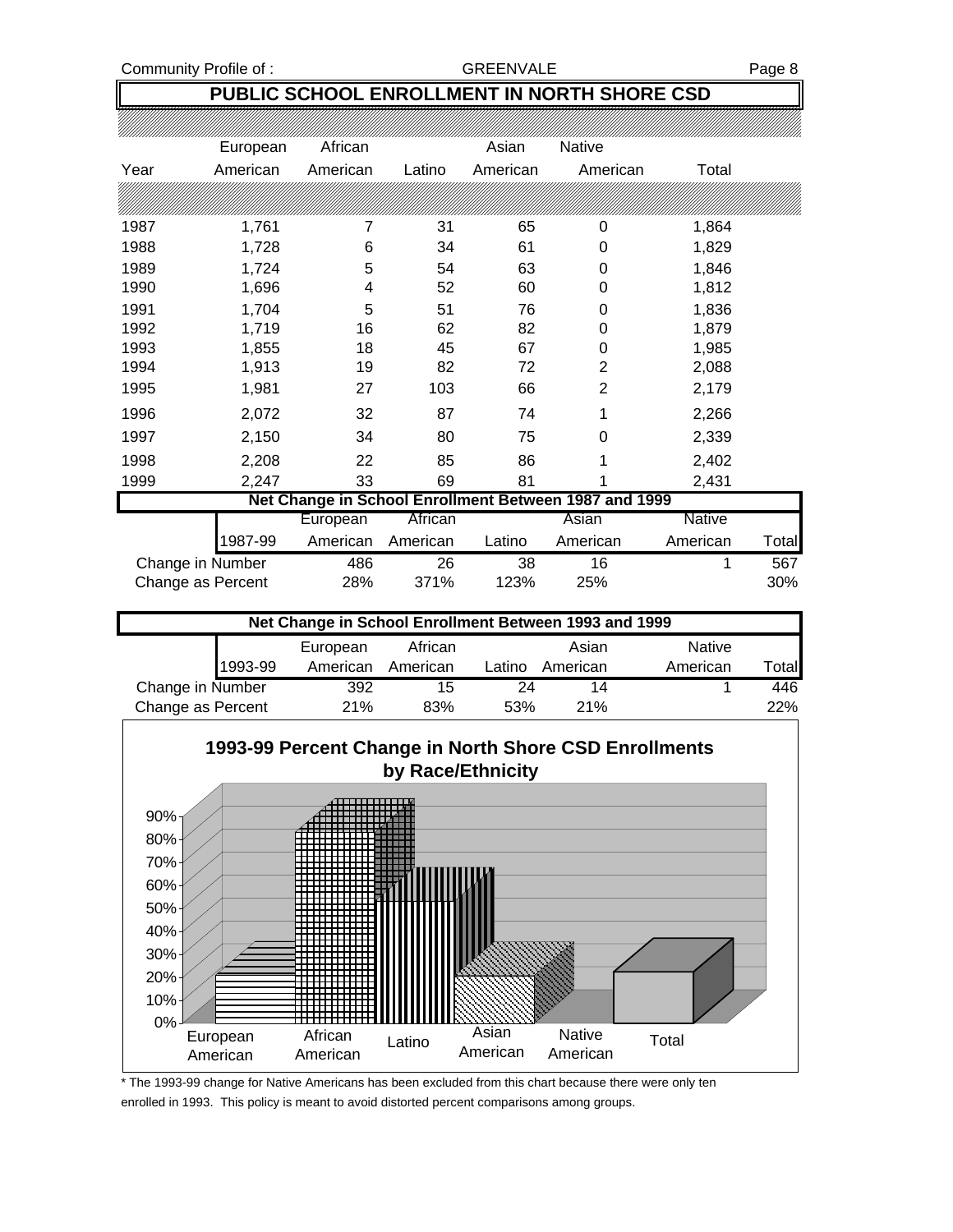#### Community Profile of : GREENVALE GREENVALE

#### **REPORTED LIMITED ENGLISH PROFICIENT ENGLISH LANGUAGE LEARNERS (LEP/ELLs) IN HORTH SHORE CSD\***

|             |               |          |                         |                                               | Reported Number and Percent of LEP/ELL Students in North Shore CSD, |                      |                         |
|-------------|---------------|----------|-------------------------|-----------------------------------------------|---------------------------------------------------------------------|----------------------|-------------------------|
|             |               |          |                         | <b>North Hempstead Town and Nassau County</b> |                                                                     |                      |                         |
|             |               |          |                         |                                               |                                                                     |                      |                         |
|             |               |          | <b>North Shore CSD</b>  | Town of N. Hempstead                          |                                                                     | <b>Nassau County</b> |                         |
| Year        | <b>Number</b> |          | <b>Percent of</b>       | <b>Number</b>                                 | Percent of                                                          |                      | Number Percent of       |
|             |               |          | <b>Total Enrollment</b> |                                               | <b>Total Enrollment</b>                                             |                      | <b>Total Enrollment</b> |
| 1992        |               | 48       | 2.6%                    | 1,628                                         | 6.2%                                                                | 6,044                | 3.5%                    |
| 1993        |               | 55       | 2.8%                    | 1,771                                         | 6.7%                                                                | 6,963                | 4.0%                    |
| 1994        |               | 48       | 2.3%                    | 1,822                                         | 6.7%                                                                | 7,492                | 4.2%                    |
| 1995        |               | 50       | 2.3%                    | 1,714                                         | 6.2%                                                                | 7,823                | 4.3%                    |
| 1996        |               | 40       | 1.8%                    | 1,941                                         | 7.0%                                                                | 8,276                | 4.5%                    |
| 1997        |               | 38       | 1.6%                    | 2,013                                         | 7.1%                                                                | 9,219                | 4.9%                    |
| 1998        |               | 37       | 1.5%                    | 1,848                                         | 6.4%                                                                | 9,353                | 4.8%                    |
| 1999        |               | 38       | 1.6%                    | 2,115                                         | 7.3%                                                                | 10,077               | 5.1%                    |
| 1999 Total  |               |          |                         |                                               |                                                                     |                      |                         |
| Enrollment  |               | 2,431    |                         | 29,000                                        |                                                                     | 195,804              |                         |
| 1992 - 1999 |               | $-20.8%$ |                         | 29.9%                                         |                                                                     | 66.7%                |                         |
| % Change    |               |          |                         |                                               |                                                                     |                      |                         |

\* In the 1998-1999 school year, there were 77 different languages spoken by students enrolled in Nassau County public schools.



\*\* The annual number of reported LEP/ELLs enrollment is based upon the number of Limited English Proficient English Language Learners in the local district as reported on the State Education Department/ The University of the State of New York, Commissioners Regulations Part 154 Application.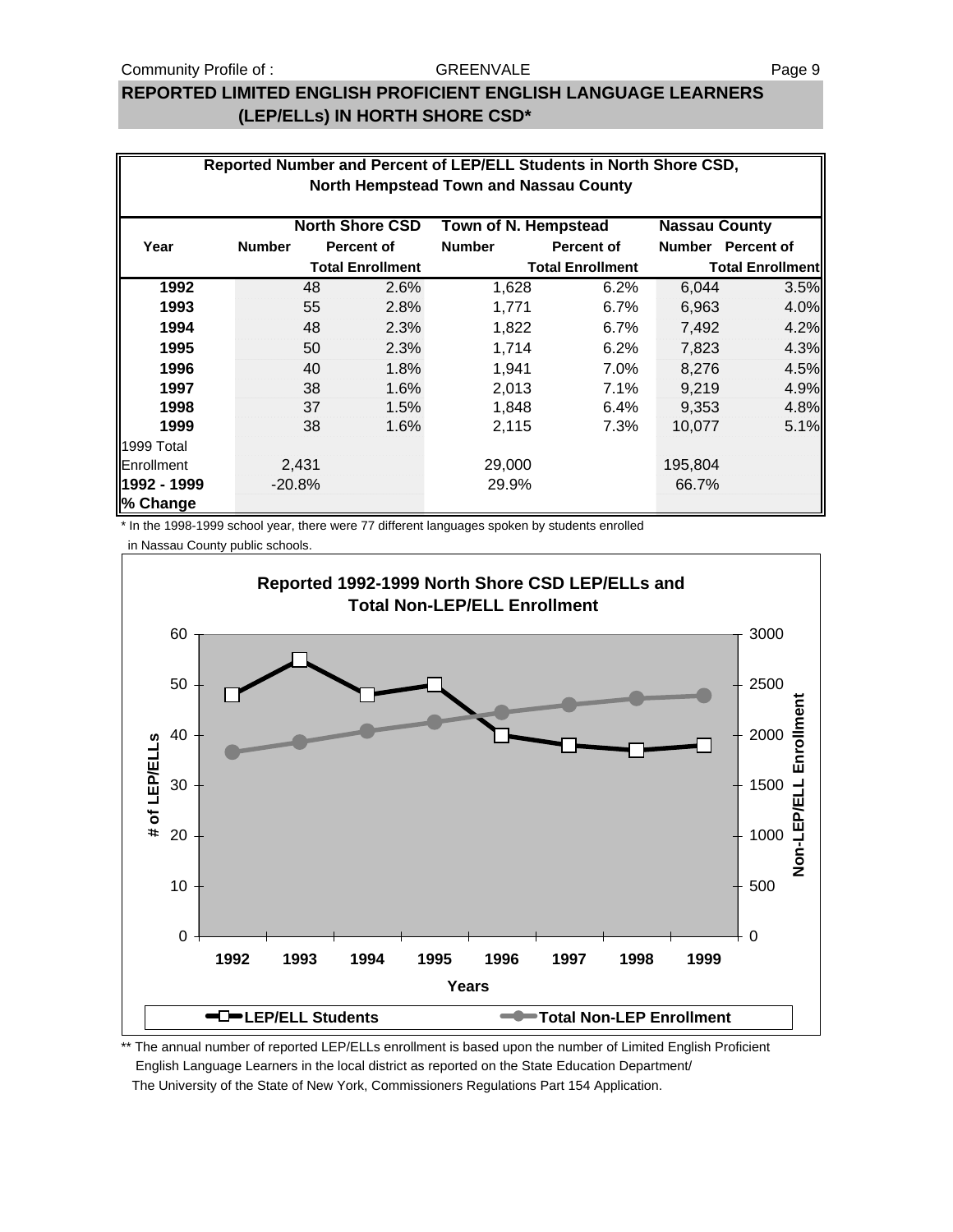Community Profile of : GREENVALE **COMMUNICAL COMMUNICATE** 

|      | Dropout Percents in North Shore CSD, Town of North Hempstead, and Nassau |                       |          |                  |                                                       |               |  |
|------|--------------------------------------------------------------------------|-----------------------|----------|------------------|-------------------------------------------------------|---------------|--|
|      |                                                                          |                       |          |                  |                                                       |               |  |
|      |                                                                          |                       |          |                  | DROPOUT NUMBERS & PERCENTS OF HIGH SCHOOL ENROLLMENT* |               |  |
| Year |                                                                          | District-# District-% | Town-#** | $\frac{96**}{8}$ | County-#                                              | $\frac{9}{6}$ |  |
|      |                                                                          |                       |          |                  |                                                       |               |  |
| 1987 | 8                                                                        | 1.2                   | 62       | 0.6              | 1284                                                  | 2.0           |  |
| 1988 | 4                                                                        | 0.6                   | 90       | 0.9              | 1177                                                  | 2.0           |  |
| 1989 | 5                                                                        | 0.8                   | 65       | 0.7              | 932                                                   | 1.7           |  |
| 1990 | 4                                                                        | 0.7                   | 63       | 0.7              | 759                                                   | 1.4           |  |
| 1991 | 7                                                                        | 1.3                   | 84       | 0.9              | 613                                                   | 1.2           |  |
| 1992 | 3                                                                        | 0.6                   | 71       | 0.8              | 654                                                   | 1.2           |  |
| 1993 | 3                                                                        | 0.6                   | 56       | 0.6              | 630                                                   | 1.2           |  |
| 1994 | 8                                                                        | 1.4                   | 85       | 0.9              | 724                                                   | 1.4           |  |
| 1995 | 9                                                                        | 1.5                   | 55       | 0.6              | 531                                                   | 1.0           |  |
| 1996 | 17                                                                       | 2.7                   | 42       | 0.4              | 477                                                   | 0.9           |  |
| 1997 | 6                                                                        | 1.0                   | 41       | 0.4              | 479                                                   | 0.9           |  |
| 1998 | 5                                                                        | 0.8                   | 43       | 0.4              | 489                                                   | 0.9           |  |

\*Dropout Rate = Dropouts divided by 9-12 grade enrollment including ungraded secondary enrollment. A dropout

is defined as any pupil who left school prior to graduation & did not enter another school or program leading to a GED.



\*\*Town data based on a weighted average of communities which are fully or partially located within town boundaries.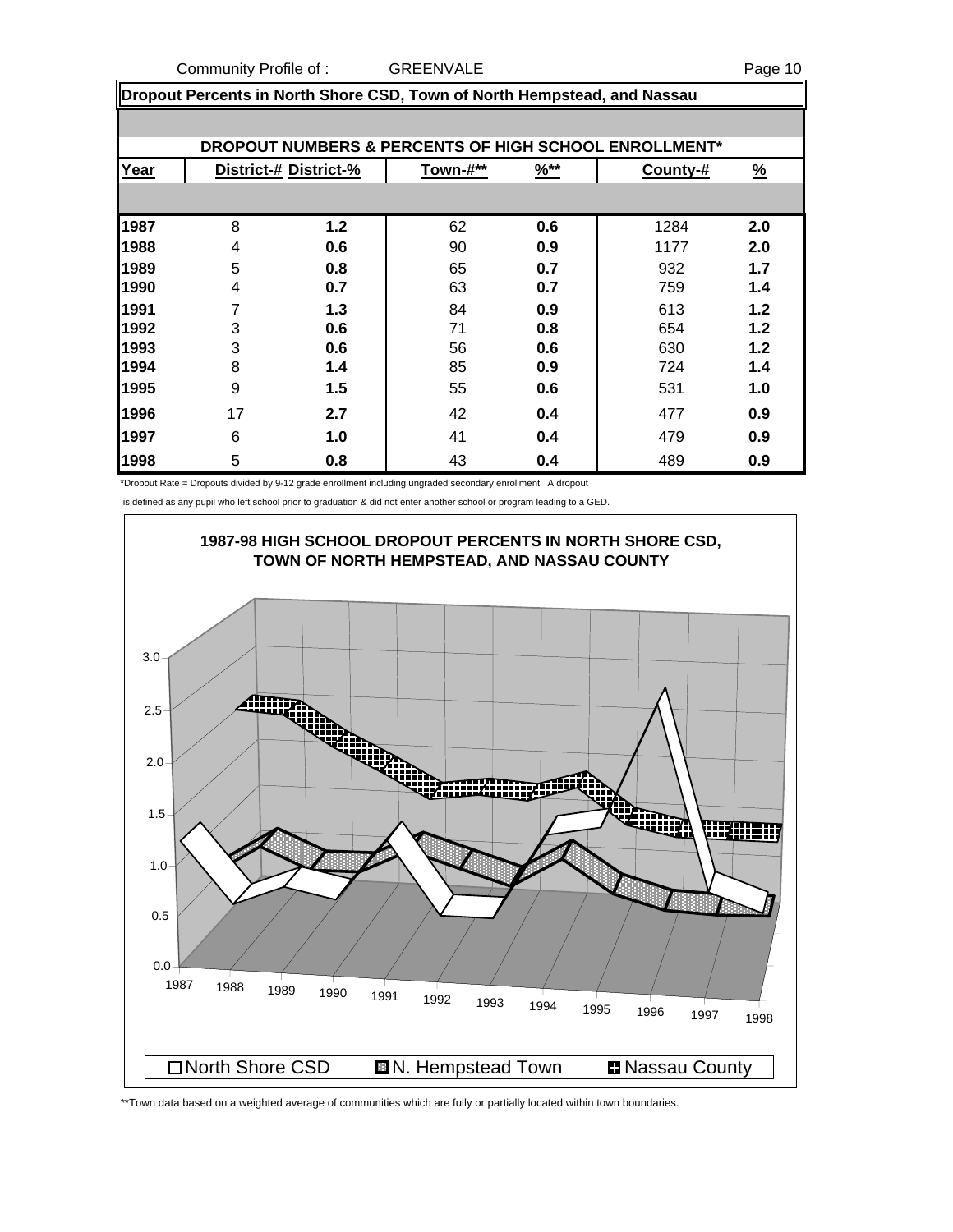|      |           |           | 1982-97 Total Births and Fertility Rates For Greenvale 11548<br>Nassau County and New York State* |                      |                       |           |
|------|-----------|-----------|---------------------------------------------------------------------------------------------------|----------------------|-----------------------|-----------|
|      | Greenvale |           |                                                                                                   | <b>Nassau County</b> | <b>New York State</b> |           |
|      |           | Fertility |                                                                                                   | Fertility            |                       | Fertility |
| Year | Births**  | Rate      | <b>Births</b>                                                                                     | Rate                 | <b>Births</b>         | Rate      |
| 1982 | 42        | 174.9     | 14,342                                                                                            | 49.0                 | 246,889               | 59.6      |
| 1983 | 42        | 175.2     | 14,541                                                                                            | 49.8                 | 248,222               | 59.6      |
| 1984 | 44        | 186.6     | 14,758                                                                                            | 50.6                 | 250,436               | 59.9      |
| 1985 | 44        | 189.0     | 15,247                                                                                            | 52.3                 | 258,826               | 61.6      |
| 1986 | 43        | 189.5     | 15,567                                                                                            | 53.5                 | 263,045               | 62.3      |
| 1987 | 43        | 192.3     | 16,504                                                                                            | 56.8                 | 271,355               | 64.0      |
| 1988 | 45        | 201.4     | 17,072                                                                                            | 58.8                 | 279,976               | 65.8      |
| 1989 | 51        | 230.1     | 17,700                                                                                            | 61.1                 | 290,528               | 67.9      |
| 1990 | 51        | 233.1     | 18,180                                                                                            | 62.8                 | 297,468               | 69.3      |
| 1991 | 46        | 218.9     | 17,864                                                                                            | 62.2                 | 292,523               | 68.1      |
| 1992 | 42        | 201.4     | 18,065                                                                                            | 63.3                 | 287,531               | 67.2      |
| 1993 | 31        | 149.0     | 17,931                                                                                            | 63.2                 | 282,377               | 66.3      |
| 1994 | 36        | 171.0     | 17,903                                                                                            | 64.6                 | 277,945               | 65.6      |
| 1995 | 39        | 183.1     | 18,084                                                                                            | 66.0                 | 271,042               | 64.3      |
| 1996 | 45        | 213.4     | 17,722                                                                                            | 63.8                 | 263,611               | 63.0      |
| 1997 | 45        | 215.6     | 17,100                                                                                            | 62.0                 | 256,976               | 61.8      |
| 60   |           |           | 1982 - 1997 Greenvale Births                                                                      |                      |                       |           |
|      |           |           |                                                                                                   |                      |                       |           |



\* Fertility rate based on live births per 1,000 female population 15-44. Data for 1990-97 reflect zip code boundaries. Data for prior years reflect an estimate of the local zip-code community based upon as census tracts data.

\*\* The number of births to mothers in the Greenvale area is a three year "running" average for all years. Source: Nassau County & New York State Departments of Health.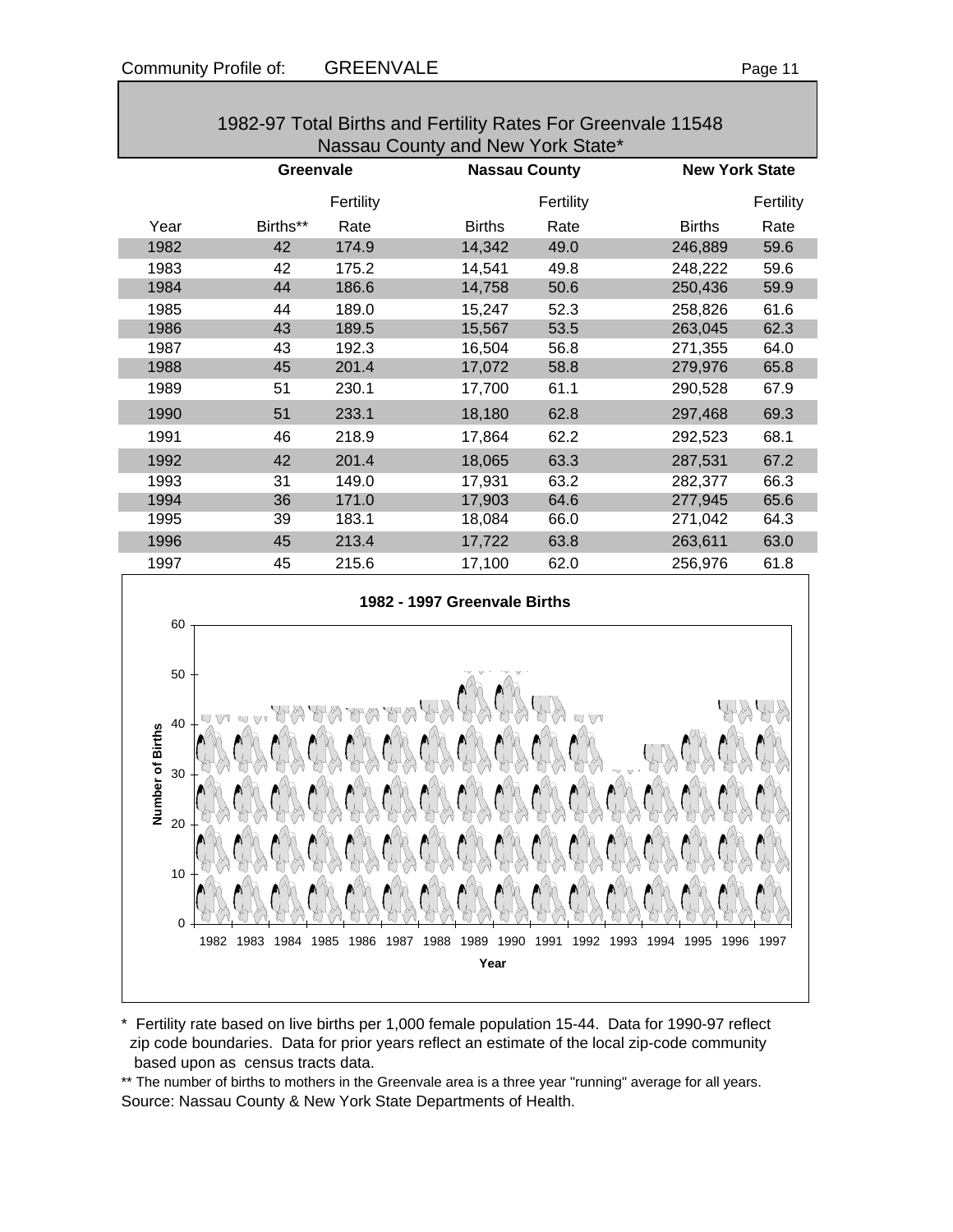| 1984-97 Births To Teen Mothers and Fertility Rates       |
|----------------------------------------------------------|
| For Greenvale 11548*, Nassau County and New York State** |

|      | Greenvale      |           |               | <b>Nassau County</b> |               | <b>New York State</b> |  |
|------|----------------|-----------|---------------|----------------------|---------------|-----------------------|--|
|      | Teen           | Fertility | Teen          | Fertility            | Teen          | Fertility             |  |
| Year | Births*        | Rate      | <b>Births</b> | Rate                 | <b>Births</b> | Rate                  |  |
| 1984 | 0              | 11.6      | 668           | 12.2                 | 25,658        | 35.7                  |  |
| 1985 | 0              | 13.3      | 711           | 13.4                 | 25,470        | 36.4                  |  |
| 1986 | $\mathbf 0$    | 0.0       | 685           | 13.4                 | 25,134        | 37.0                  |  |
| 1987 | 0              | 0.0       | 677           | 13.8                 | 25,080        | 38.0                  |  |
| 1988 | $\overline{0}$ | 0.0       | 663           | 14.1                 | 25,861        | 40.3                  |  |
| 1989 | 0              | 0.0       | 679           | 15.0                 | 26,593        | 42.7                  |  |
| 1990 | $\overline{0}$ | 0.0       | 674           | 15.6                 | 26,553        | 44.0                  |  |
| 1991 | 0              | 0.0       | 672           | 16.0                 | 26,216        | 44.1                  |  |
| 1992 | $\Omega$       | 0.0       | 629           | 15.1                 | 25,330        | 43.4                  |  |
| 1993 | 0              | 0.0       | 700           | 18.4                 | 25,515        | 44.3                  |  |
| 1994 | 0              | 4.4       | 682           | 18.2                 | 25,852        | 45.3                  |  |
| 1995 | 0              | 6.2       | 668           | 18.0                 | 24,805        | 43.6                  |  |
| 1996 | 0              | 6.8       | 637           | 15.8                 | 23,864        | 41.8                  |  |
| 1997 | 0              | 6.2       | 561           | 13.9                 | 22,185        | 38.5                  |  |

\*\*\* In some of the years above, a teen fertility rate is greater than 0 when teen births are 0. This is possible because teen births are presented as a 3 year average and the actual teen birth number is between 0 and .5



\* The number of birth to teen mothers in the Greenvale area is a three year "running" average for all years.

\*\* Fertility rate based on live births per 1,000 female population 15-19. Data for 1990-97 reflect zip code boundaries. Data for prior years reflect the local community as comprised by census tracts.